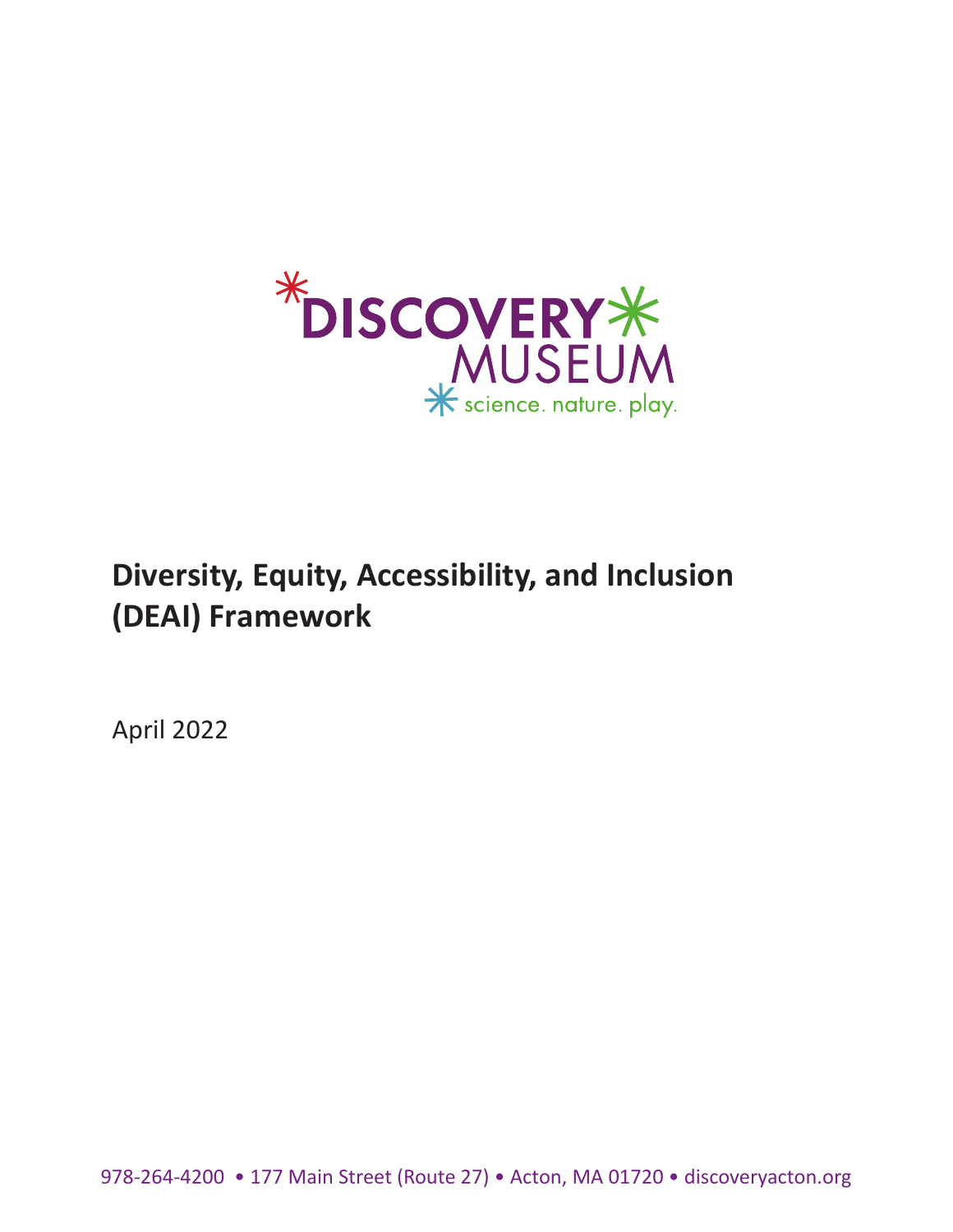#### **Discovery Museum Diversity, Equity, Accessibility, and Inclusion (DEAI) Framework**

#### **Introduction**

Throughout forty years of growth and change, Discovery Museum has held true to its conviction that all children, irrespective of their developing identities, learn by exploring their world through play. Because of the fundamental importance of play for learning, we have worked for many years to remove physical, developmental, and financial barriers to Museum access. The events of the recent period have raised further our awareness of the depth and breadth of inequality in our world—we are compelled to build upon our long-held values and formalize strategies for affecting a more just society. What follows is a framework for action and a system of accountability, drafted over the span of a year with input from staff in all departments and guidance from our external advisors. These action steps address all aspects of our internal operations, including hiring practices, marketing, governance, and audience engagement. While our intent was to be comprehensive, we recognize that this framework represents the next, but by no means final, phase in our evolution. As we move forward, we commit to changing course when needed as we gather insight from our community and learn from our experiences. We take this work seriously and we strongly believe that there is joy to be found in celebrating the unique lived experiences of the children and families we serve. Such joy can give rise to hope, which in turn can inspire action.

#### **History of DEAI at Discovery Museum**

Discovery Museum has long worked to remove barriers to access, create a sense of belonging for our visitors, and build an audience that better reflects the diversity of our region. The Museum first formally articulated its commitment to diversity in 2007 with a vision statement expressing respect for "differences of abilities, perspectives, background, and opinion." In 2010, the Museum reaffirmed this vision and set a strategic goal of "appealing to a larger and more diverse audience that reflects the communities we serve." That same year, the Museum established Open Door Connections (ODC), a series of programs aimed at eliminating financial and physical barriers to access through free or low-cost services to under-resourced families and children with developmental or physical disabilities. The Museum also adopted the following Statement of Inclusion and Accessibility in 2015 and has regularly reaffirmed it thereafter:

*The Discovery Museum is committed to welcoming children and the adults in their lives. We seek out, welcome, and embrace learners of all ages, abilities, economic, and cultural circumstances. As an organization, we strive to broadly reflect the communities we serve, both in visitors to our campus and our own staff/volunteers/board members. Through community partnerships and targeted initiatives, we work to increase access for individuals, families, and communities facing barriers to visitation. We seek to keep programs, exhibits, and our campus accessible, appropriate, and welcoming to all and actively encourage and consider feedback with respect to potential improvements, modifications, and adaptations.*

After having taken incremental steps over the years to improve access, it ultimately became clear that our aging facilities were preventing us from advancing our goals and for accommodating a growing audience. This led us in 2013 to initiate a 5-year \$8.4 million capital campaign to fund a complete renovation and expansion of the larger of the two Discovery Museum buildings and our outdoor areas. We concluded the first phase of this project in 2016 with the opening of Discovery Woods, a playscape anchored by a classroom-sized, wheelchair-accessible treehouse. The expanded Museum building,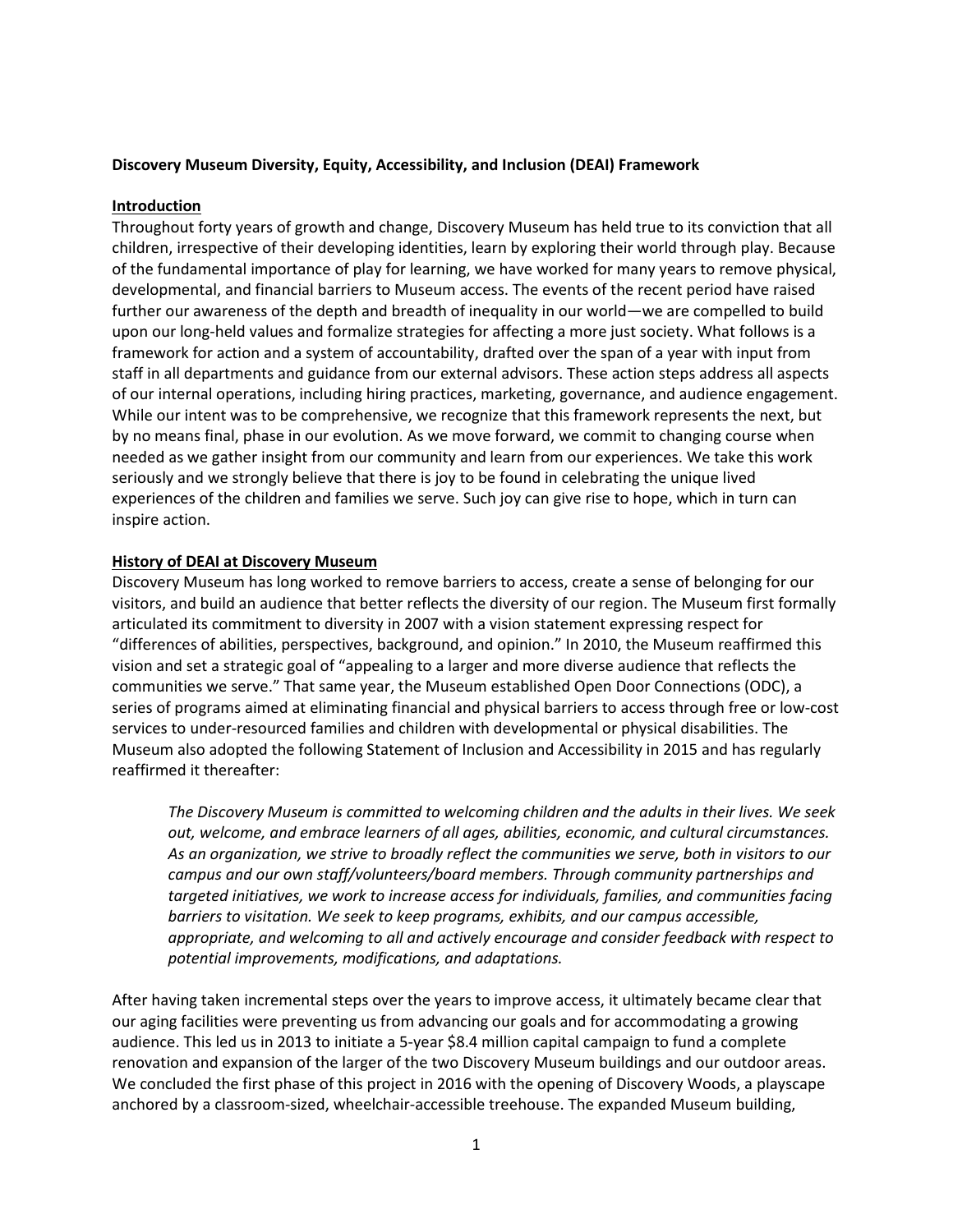renovated in accordance with the Principles of Universal Design, opened in March 2018. This brought all public areas of the 4.5-acre campus, indoors and out, up to full ADA compliance to be used and enjoyed by all. Following an audit of our renovated campus, a nationally known accessibility expert remarked that the Museum provided "a model for others to follow" and called the Museum a "thought leader" in the field. We were also honored to receive state and national awards in 2017 and 2019, respectively, recognizing our work to promote inclusion for people with disabilities.

#### **Present Focus**

With decades of facilities issues resolved, we were able to shift our priorities to enhancing the quality of the Discovery Museum experience. In 2019, we established "Belonging" as a key pillar in our Strategic Plan to ensure everyone in our community feels that they are a valued part of the Discovery Museum. This goal, as well as the additional pillars of "People" (emphasizing professional development, equitable pay, and improved recruitment practices) and "Advocacy" (determining when and how the organization might take a public stance on issues that impact children and their families), helped lay out a 5-year framework for our continued work to improve our DEAI practices. Meanwhile, participation in our ODC access programs continued to increase year over year. Just prior to the COVID-19 pandemic, we were reaching 50,000 people annually—a quarter of our audience—through these initiatives and had set a 5 year goal to increase the number of people we reach through ODC by 50%.

Despite the Museum's successful track record with accessibility and inclusion initiatives, we had not until this point thought holistically about DEAI. As is the case for many museums, this organizational change approach to DEAI is relatively new for us.<sup>1</sup> In developing this framework, we challenged ourselves to take a deep look inward to better understand and recognize the unintentional ways we perpetuate inequity within our society. As a launching point, the Museum's senior management team held a series of discussions in September and October 2020 centered on Dr. Beverly Daniel Tatum's book, *Why Are All the Black Kids Sitting Together in the Cafeteria? And Other Conversations About Race.* The book underscored how being passive is tantamount to supporting inequality. Senior leaders recognized that to change an inequitable system, our organization needed to be more overt and intentional in countering it. Our group became energized about brainstorming ways to further a culture of inclusion, encourage critical thinking beyond science principles, and help children better understand stereotypes and inequities.

The ideas raised through our group's conversations suggested a different approach to the way we had been successfully operating for decades. Discovery Museum has always maintained a solid focus on playful learning for children, knowing that curiosity is a path to continued exploration. However, we had perhaps not fully recognized the importance of providing opportunities for children to notice and appreciate differences in developing their own sense of self. While exciting, the prospect of change also caused trepidation—about making mistakes, inadvertently tokenizing individuals, or not doing enough. In her book, Dr. Tatum encourages readers to take purposeful action despite fear of failure. Her words "…a sincere, if imperfect, attempt to interrupt the oppression of others is usually better than no attempt at all"—were reassuring and motivating.

Over the course of the next year, as work on this framework progressed, staff members continued to pursue additional opportunities to deepen their understanding of how imbalances of power have given rise to our inequitable society. More than 60 staff members participated in a four-part Diversity, Equity,

<sup>&</sup>lt;sup>1</sup> The CCLI National Landscape Study: The State of DEAI Practices in Museums (2020) reported on the results of a survey of nearly 600 museums nationwide. DEAI was a stated priority for 90% of respondents, but only a third had formal DEAI action plans. In implementing this framework, we hope to offer leadership in the field, to share both our successes and failures, and to likewise learn from the experiences of other museums.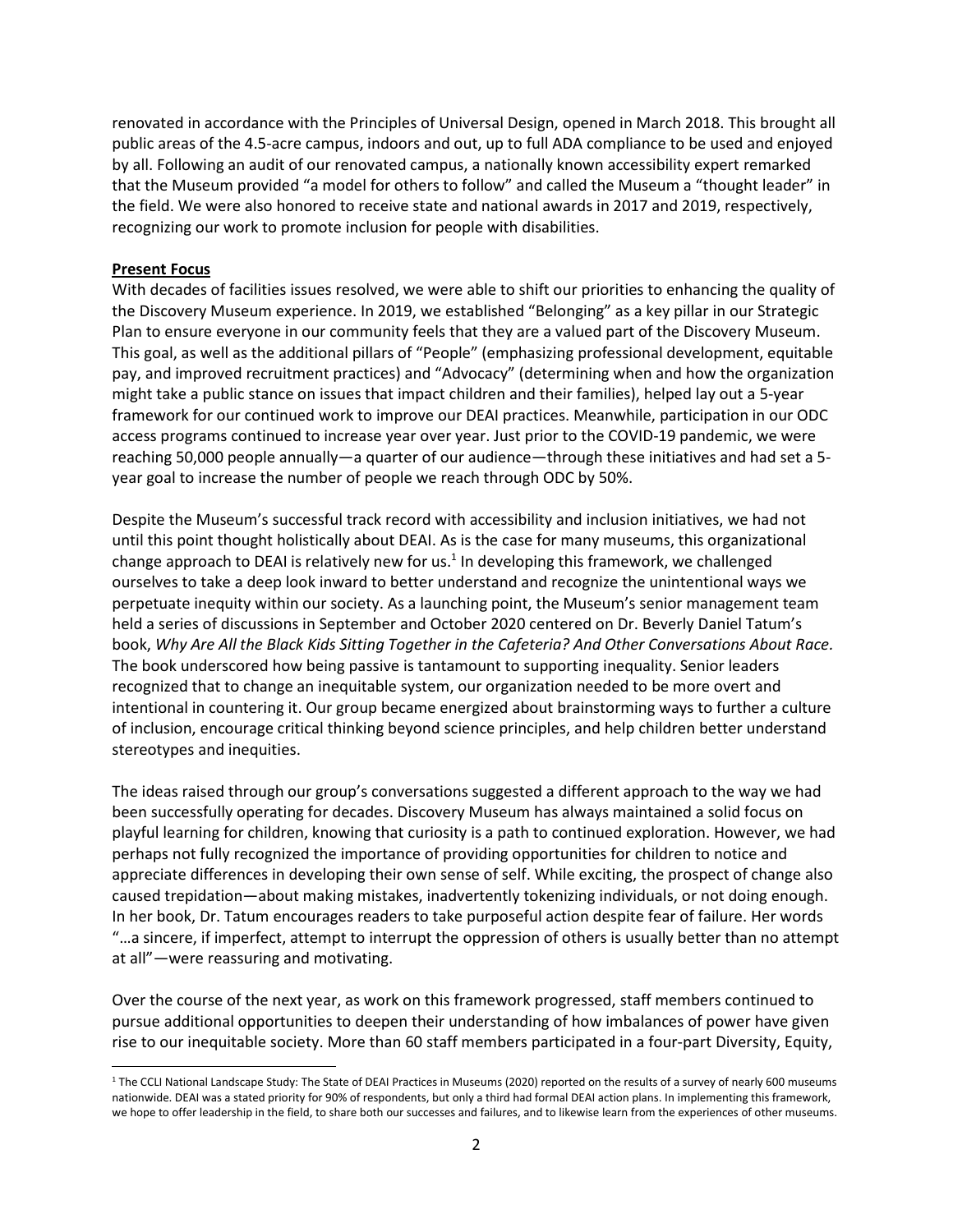and Inclusion workshop facilitated by Wayside Equity Training Center in late 2021 and early 2022. These sessions addressed such topics as privilege, implicit bias, intersectionality, and white fragility, and offered strategies for engaging children and families in discussions about difference. In addition to these training sessions, staff also participated in a two-part workshop in January and February 2022 led by Dr. Atyia Martin, CEO and founder of All Aces, Inc., on confronting racism and advancing racial equity and social justice. The ongoing Discovery Museum Speaker Series, now in its 10<sup>th</sup> year, has also provided opportunities for both staff and the public to consider different perspectives on diversity and inclusion. Recent program topics have centered on talking to children about race; addressing bias in children's literature; and empowerment of individuals with disabilities.

Additionally, Discovery Museum contributed a chapter in 2021 to the forthcoming book *From Small Wins to Sweeping Change: Internal Initiatives to Foster Equity, Inclusion, and Anti-Racism in Museums*, edited by Teresa Sotto and Priya Frank. Drafting this text provided further opportunity for staff to reflect on the Museum's history and develop goals for action. All of this has helped us to more fully understand that efforts to advance diversity, equity, accessibility, and inclusion should not take place independently of one another. Rather, it's only by fully integrating our DEAI values that we will create the sense of belonging for our audience that we seek to achieve. While continuing to build upon our existing initiatives, our work on this framework has prompted us to consider how we operate at the institutional level with respect to such operational practices as hiring and compensation, governance, communication, and audience engagement. The remainder of this document outlines our process for developing goals and our approach for holding ourselves accountable.

#### **Definitions**

For the purposes of this document, we define key terms as follows:

*Diversity* is the presence of difference within a given setting. In this case the Museum and offsite programs are the settings and the differences typically refer to identities like race, gender, ethnicity, religion, nationality of origin, economic status, and sexual orientation. A person isn't diverse. They're unique, but they can bring diversity of experience and thought to a group. Diversity describes the nature of a collective or a group.

*Equity* is an approach that ensures everyone has access to the same opportunities. Equity recognizes that we don't all start from the same place because advantages and barriers exist. It's a process that acknowledges uneven starting places and seeks to correct the imbalance. Diversity and inclusion are both outcomes. Equity is not. It refers to the process an organization engages in to ensure that people with historically marginalized identities can grow, contribute, and develop.

*Accessibility* is giving equitable access to everyone along the continuum of human ability and experience. Accessibility encompasses the broader theme of compliance and refers to the ways organizations make space for the characteristics that each person brings.

*Inclusion* has to do with people with different identities or abilities feeling and/or being valued, leveraged, and welcomed within a given setting (whether that's a team, workplace, or industry). Longtime Diversity, Equity, and Inclusion educator, Verna Myers, said: "Diversity is being asked to the party. Inclusion is being asked to dance." Inclusion isn't a natural consequence of diversity. You can have a diverse team of talent, but that doesn't mean all feel welcomed or valued or are given opportunities to grow.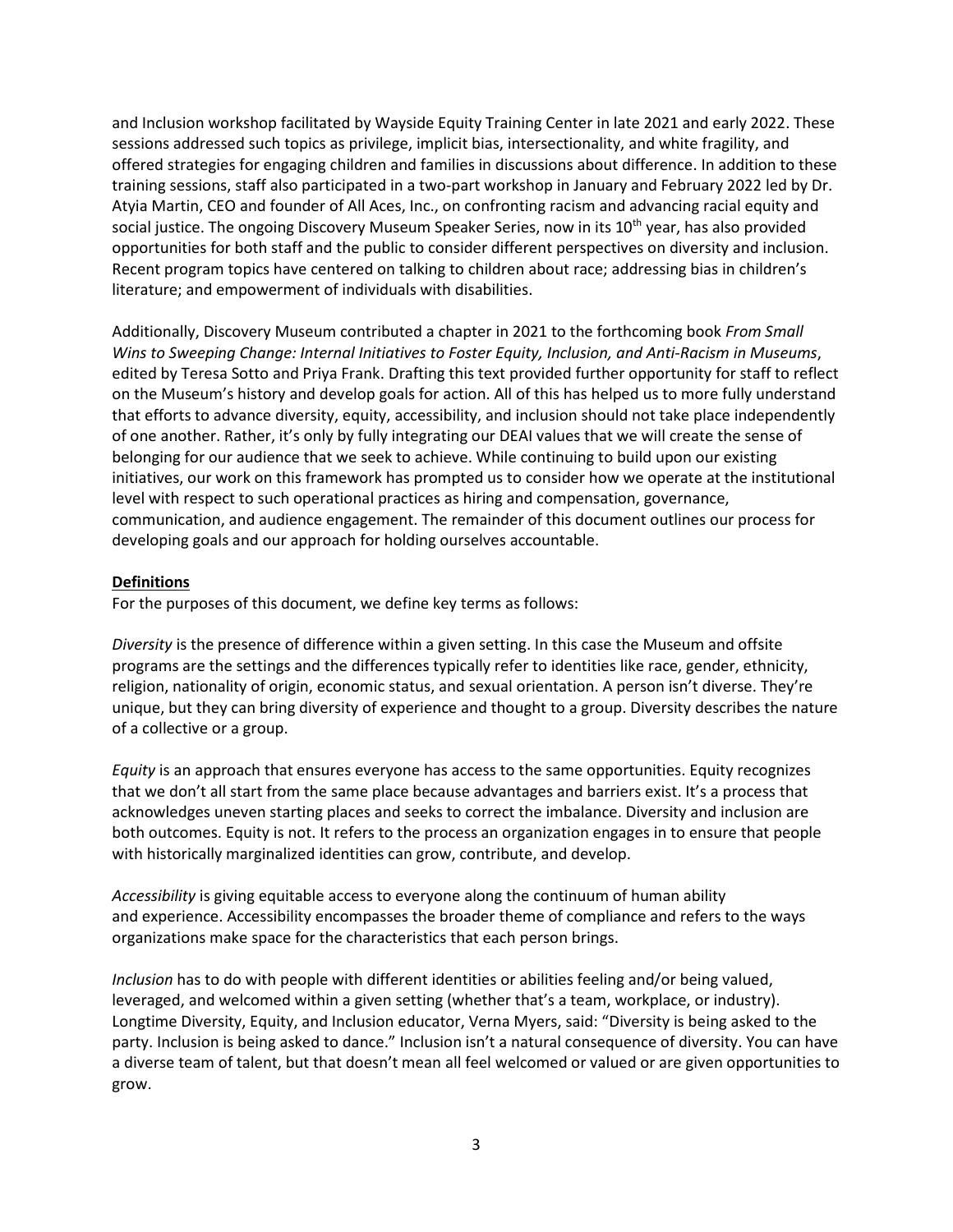#### **Process**

Building on ideas generated during the early book discussions and subsequent conversations about DEAI at the Museum, senior managers agreed the next step would be to involve additional staff members in creating a DEAI statement for the Discovery Museum and a formal DEAI action framework. We thus formed four working groups aligned with the Museum's core areas of operation and charged each with developing a goal statement and strategies with respect to the following:

- Governance: Board of Directors
- Institution: Administrative, purchasing, hiring, and compensation procedures
- Audience Engagement: Programs, exhibits, outreach endeavors, and visitor welcoming efforts
- Communications: Content and methods of communicating internally and externally

The groups, comprised of 16 staff members in total from all departments, met monthly for a period of six months in 2021, with regular joint meetings held to assess progress. The process relied on the belief that effective solutions can emerge from focused conversations among dedicated teams of staff. In our experience, solutions can be implemented most effectively when the staff who develop the plans are also responsible for execution of the solutions. Once the working groups had completed their tasks, the results were synthesized into a unified organizational DEAI statement and strategy for addressing DEAI inequities throughout the organization.

## **Discovery Museum Diversity, Equity, Accessibility, and Inclusion (DEAI) Framework**

Discussions within and between each of the four DEAI working groups reinforced the idea that our aspirations will require a shift in our long-held practice of not calling out or highlighting any specific visitor identity, an approach that perhaps led us unconsciously to invalidate some visitors' lived experiences and propagate dominant viewpoints. We recognize that we must be explicit about providing visible opportunities for children and their families to see themselves reflected when they visit the Discovery Museum, participate in outreach programs or online events, and see or hear from us in publicity materials. The goal statements and actions steps drafted by each group lay out our strategy for proactively creating a culture of inclusion and encouraging critical thinking about racial-ethnic-cultural identity. We know we can do much more to support children and their families and will require ongoing DEAI self-education and feedback, which will lead our strategies to evolve over time. We also understand that advancing our goals will likely require the support of professionals outside our organization, guidance from our wider community, and new sources of funding. Despite this reality, we know that working toward a more equitable society can't wait until we have extra time or extra money. Rather, this work will be integrated immediately into everything we do across the entire organization.

## *Organizational DEAI Goal statement*

Discovery Museum believes that the best strategies and decisions—and the strongest institutions—are informed by an array of perspectives. Our work with children and families must be and will be rooted in respect for the breadth of cultures and lived experiences in our community. Discovery Museum commits to inviting, welcoming, listening to, learning from, creating with, and supporting an audience, Board of Directors, and staff that is diverse in race, national or ethnic origin, ability, religion, age, sex, sexual orientation, gender identity, gender expression, marital status, family status, veteran status, perspective, economic circumstance, and other characteristics.

For Discovery Museum, "Diversity, Equity, Accessibility, and Inclusion" means reflecting and including our communities in all that we do; designing and co-creating educational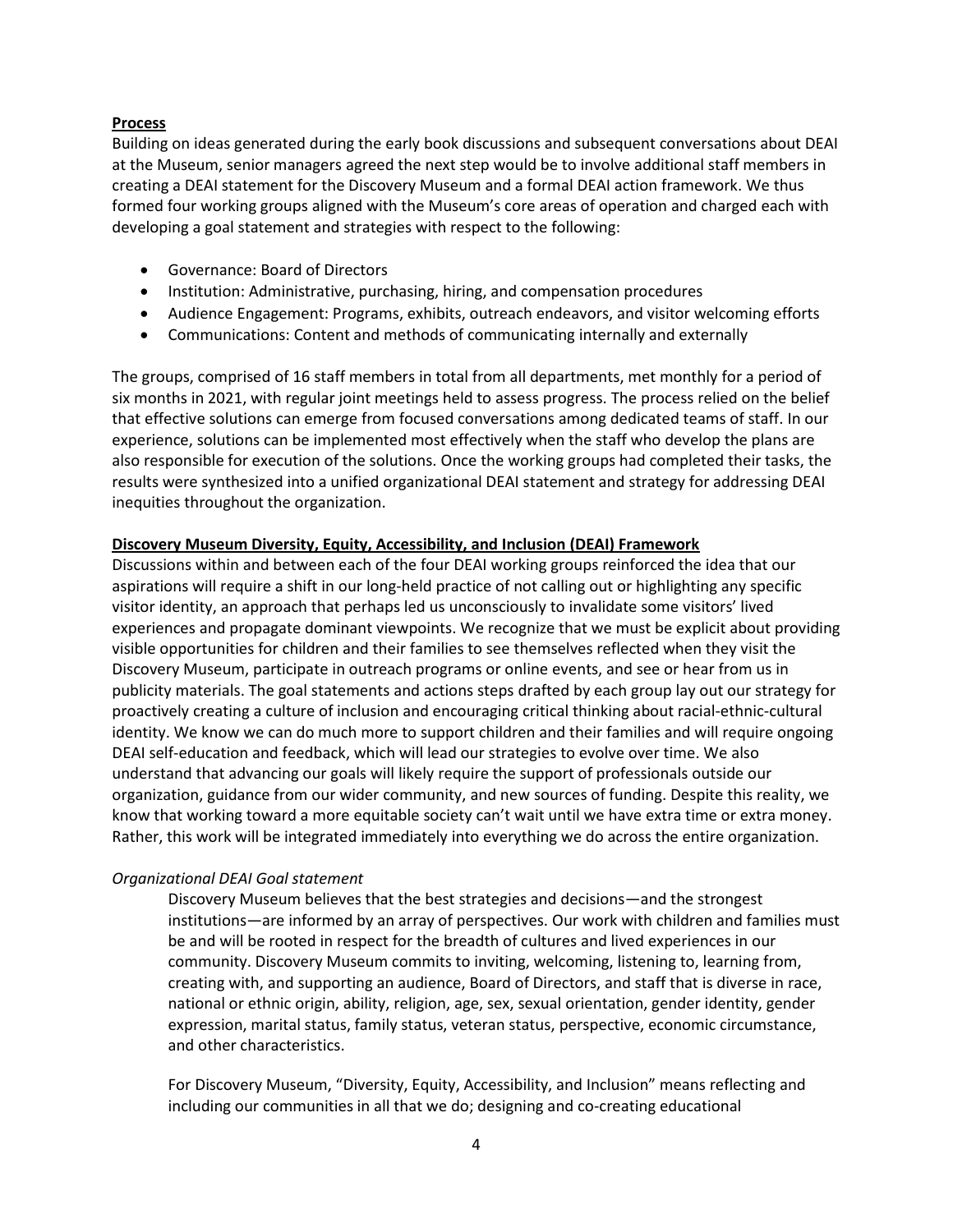experiences that celebrate individual and collective contributions; continuing to break down barriers to access; committing to the solicitation of feedback and a spirit of self-improvement; and advocating for principles that promote a more equitable society. For this organization, "DEAI" is a priority that nourishes our goal of achieving a greater sense of belonging across our community.

#### *Governance*

#### Goal

A board with diverse perspectives is critically important to the health and sustainability of the Museum. Each person brings their own personal and professional contacts and life experiences to the board. With a diversity of experience, expertise, and perspectives, we will be in a stronger position to plan for the future, manage risk, make prudent decisions, be in touch with community needs, and take full advantage of opportunities. Discovery Museum will strive to achieve a Board that represents and gives voice to the diversity of the communities served by the Discovery Museum.

#### Action Steps

- 1. Institute a process for board members and other committee members and advisors to selfidentify their personal characteristics and skills to ensure the spectrum of diversity we seek to achieve; actively make use of those skills to support the mission of the Museum.
- 2. Regularly conduct a self-assessment of our Board to evaluate our progress on achieving diversity of experience, inclusiveness of approach, ensuring that varying opinions and ideas are expressed, and assuring equity.
- 3. Report back to the Board the results of its self-assessment regarding the Board's current "culture." (Is it welcoming? Do members feel comfortable and become engaged with the mission, their role, and their colleagues on the Board?) Commit to continuous improvement.
- 4. Empower the Board Nominating Committee to constantly consider where the organization is going and what skills, experiences, contacts, and professional/personal backgrounds will be most helpful to the organization and that can lead to increased diversity on the Board.
- 5. Cultivate new Board members, committee members, and advisors who can expand our collective cultural and community awareness; actively and with a sense of urgency seek out candidates with a variety of professional expertise, cultural backgrounds, spectrum of life experiences, and geographic reach, who can help us respond to future needs.
- 6. Regularly exchange information with Museum staff engaged with community partnership efforts to identify potential candidates for Board and advisory roles; expand relationships beyond staff relationships to engage the Board with our community partners and similarly leverage the connections of other Museum advisors and volunteers.
- 7. An important measure of success is to have a Board composition that reflects the communities the Museum serves. Measuring and judging the degree to which this objective has been achieved will consider perspectives, lived experiences, demographics, and other factors that best advance the Board's effectiveness. At each annual review of progress, the Nominating Committee will evaluate the degree to which this objective is being met and consider why or why not so as to inform future practices.
- 8. Onboarding new members with a thoughtful orientation can help manage expectations and presents an opportunity to introduce veteran Board members to the newcomers, as well as establish mentoring relationships that can help knit together a diverse group.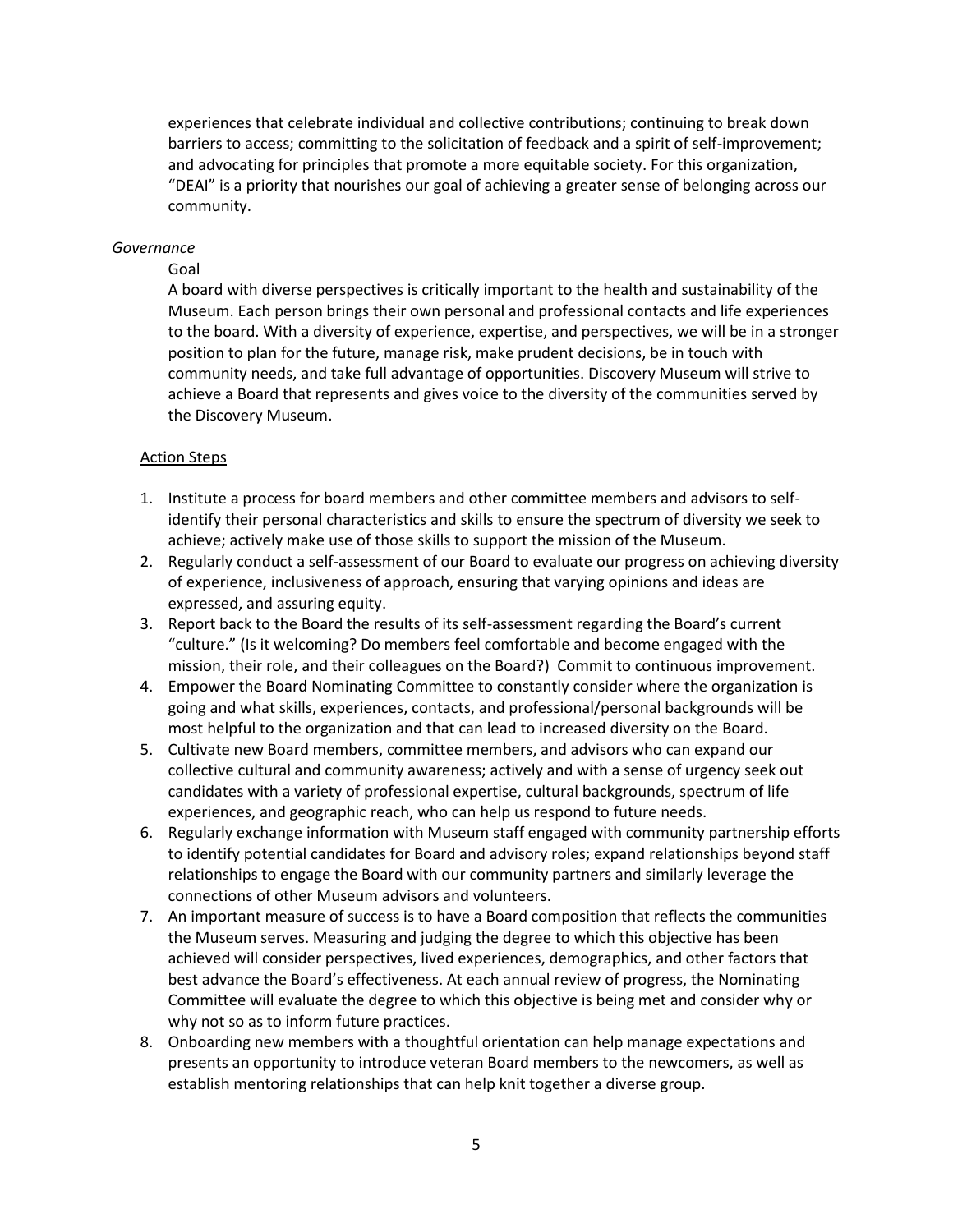- 9. Regularly plan candid conversations about diversity, and other important issues for the Board to wrestle with; create a plan to ensure this is a regular part of Board discussion.
- 10. Make it a standing agenda item at every Nominating Committee meeting to review action items and status.
- 11. Make it a standing agenda item at Board meetings to report out on this topic.

#### *Institution*

Goal

Lead efforts to measure the diversity of staff and vendors of the Discovery Museum and provide framework for short-term and long-term enhancements on diversity, equity, access, and inclusion amongst the staff and vendors.

## Action Steps

- 1. Survey staff and vendors to understand current diversity of population; measurement and reporting on these statistics annually.
- 2. Review current hiring practices and identify new initiatives to attract a more diverse candidate base.
- 3. Develop a framework for identifying bias in employee, volunteer, and vendor relations and seek ways to improve and remove any bias practices.
- 4. Develop education and training on DEAI for the Museum staff.
- 5. Develop programs that promote understanding and inclusion amongst the staff.
- 6. Seek external partnerships that will support DEAI initiatives.

## *Audience Engagement*

#### Goal

Commit to working with our community to actively create a culture of inclusion that honors diversity and empowers children and adults in their lives to value the unique qualities within themselves and others.

## Action Steps

- 1. Prioritize efforts to remove barriers to STEAM access and learning.
	- $\circ$  Through Museum-wide conversations, create a rubric, including defined language, for how to identify barriers and measure success with reducing barriers.
	- $\circ$  Coordinate with Communications and the other DEAI teams to understand what barriers exist.
- 2. Create diverse environments and experiences that foster cooperative play, inquiry, and selfdiscovery.
	- $\circ$  Regularly conduct DEAI assessments of current environments and experiences with a wide audience, including parents, teachers, partners, camps, and afterschool programs; seek external consultation for initial evaluation.
	- $\circ$  Build cultural representation throughout the Museum. This could include making connections between cultures and STEAM discoveries from individuals or groups from these cultures in our programs, images, or on the floor; bring in real-world examples of STEAM to the Museum through a cultural lens.
- 3. Build trust through everyday interactions, intentional practices, and a dedication to nurturing sustainable relationships.
	- o Model inclusion, co-creation, and empowerment of others in interactions with visitors, Museum partners, and within our own Museum staff interactions.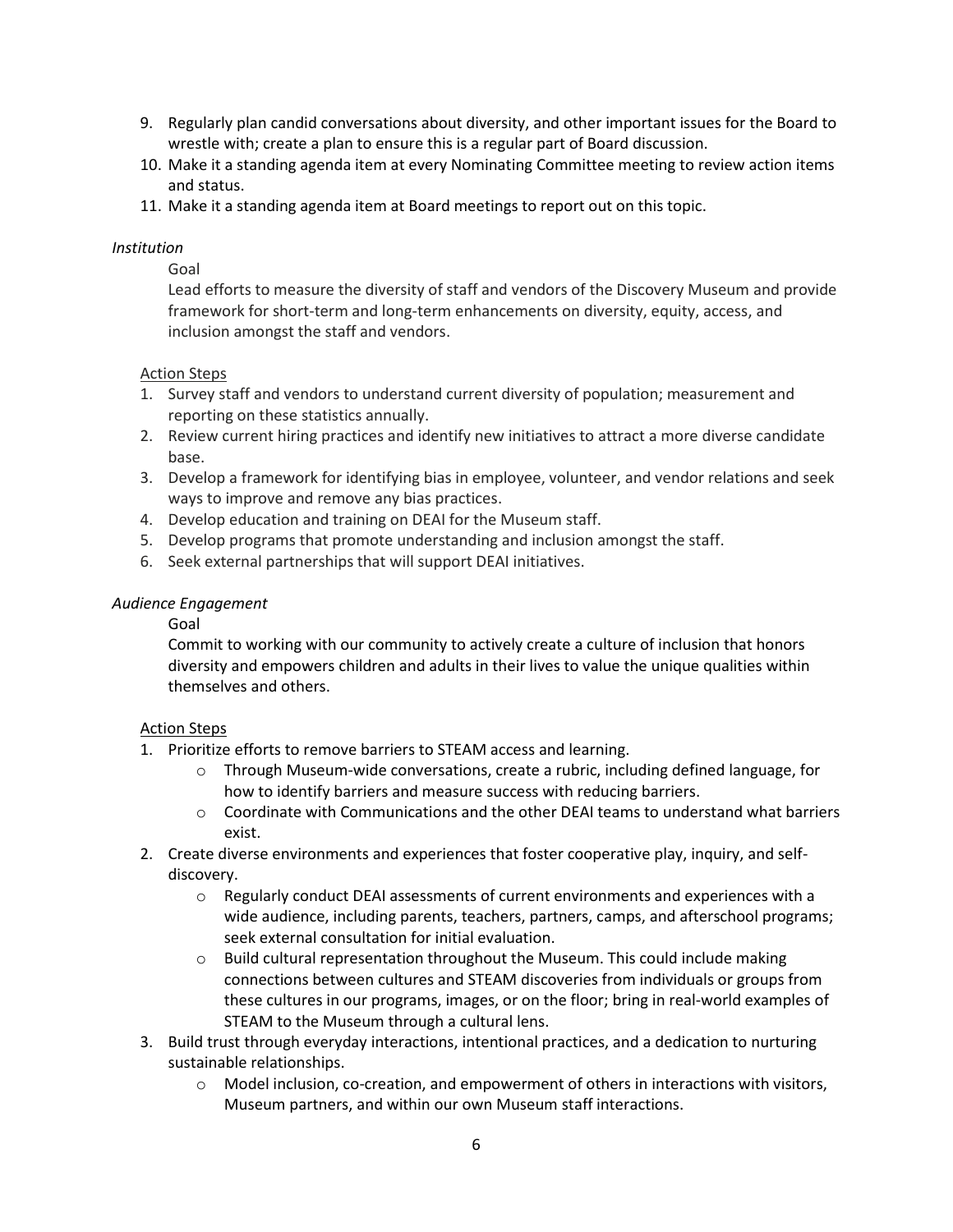- $\circ$  Invite conversation and collaboration to understand and respond to community needs, with external consultation as needed.
- 4. Create a culture of continuous learning about DEAI issues that impact our community.
	- o Ensure staff and volunteers have cultural competency training or skills needed to be successful in modeling DEAI; seek external consultation and additional funding as needed.
	- $\circ$  Support opportunities for staff and volunteers to express/share their community representation.
- 5. Implement a system for collecting audience demographic data and regularly compare it to regional demographics.

## *Communications*

# Goal

Actively work to advance DEAI initiatives in Discovery Museum marketing and communications to both attract and engage audiences and build a more inclusive community. To implement this goal we need to build trust with underrepresented audiences, deepen partnerships and establish new partnerships with local/regional/national organizations that can help us reach and engage diverse communities, and broaden the Museum's reach and impact.

## Action Steps

- 1. Identify who we are reaching now and research new markets/targets/approaches for underreached communities
	- $\circ$  Inventory media list and research additional media outlets; add new media outlets to media distribution list; place targeted communications, targeted ads; increase ad budget as necessary.
	- $\circ$  Inventory current outreach programs to understand who we are reaching and how and who are we not reaching; consider Community Kit, school programs, and corporate events.
	- $\circ$  Analyze visitor zip code data to identify communities that are visiting and communities that are not.
	- $\circ$  Inventory existing feedback mechanisms and evaluate how to gather input and feedback from a more diverse audience (e.g., surveys, comment boxes, social media, on-site staff; voicemail) and look specifically at affinity groups.
- 2. Evaluate and implement appropriate and effective ways to communicate with both new and existing communities
	- o Research/receive training on language to use in communications that effectively reflect our DEAI goals and initiatives.
	- o Evaluate external communications for reflection of DEAI values; ensure use of broad and inclusive language in job postings and other external outreach; infuse more diverse voices into our marketing pieces, funding proposals, testimonials; develop/find a tool or rubric with professional external support.
	- $\circ$  Evaluate internal communications to ensure DEAI values are reflected among staff, volunteers, advocates, partners; develop/find a tool or rubric with professional external support.
	- $\circ$  Research and identify key languages that our broader community would benefit from; incorporate Google Translate into website; offer translations of key printed materials, and post online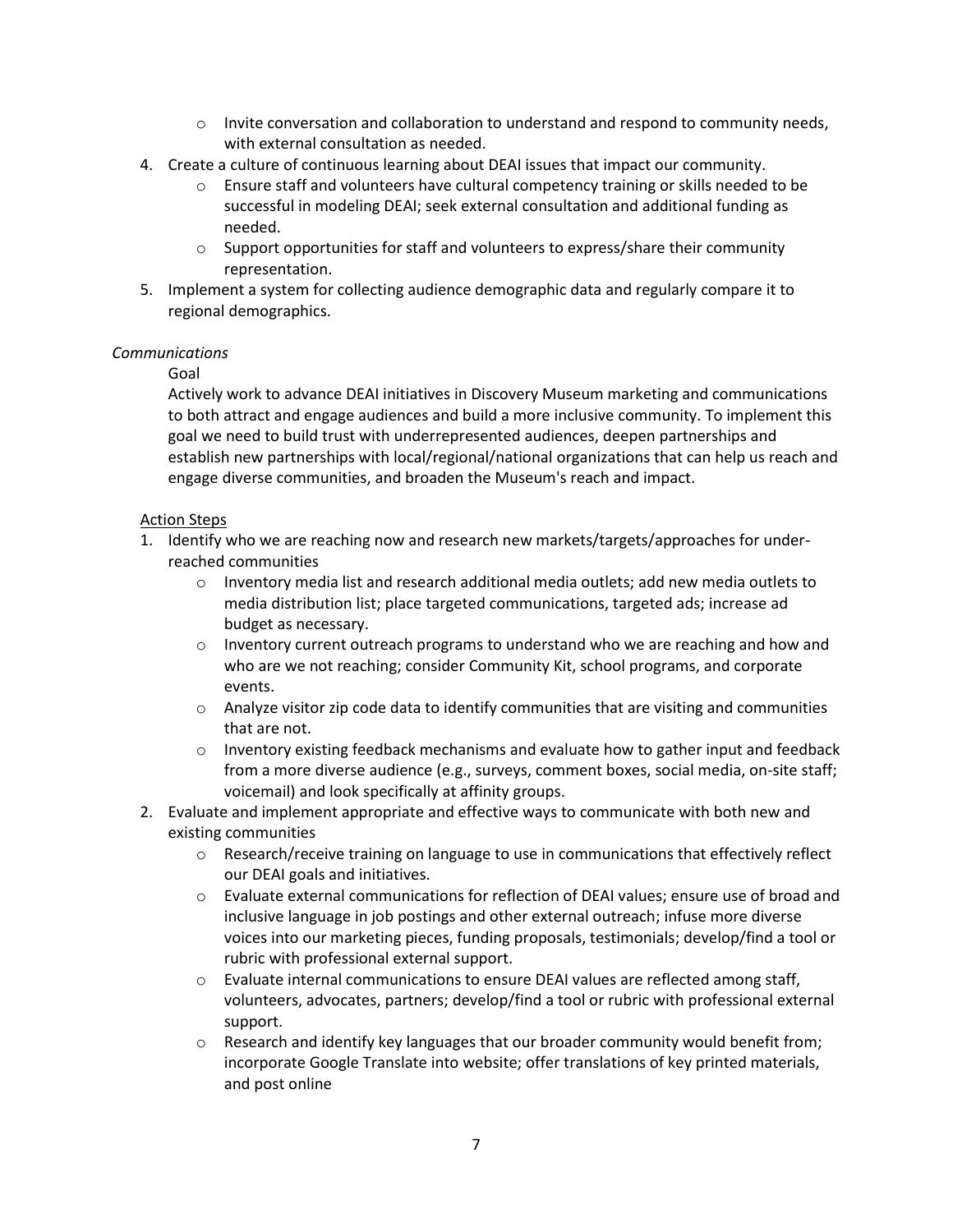- $\circ$  Evaluate and implement an approach to communicating Open Door Connections objectives and results through the website and elsewhere.
- $\circ$  In partnership with the Development Committee of the Board, discuss and consider the ways in which the Museum's fundraising program can be made more equitable and inclusive; commit to learning from peers in the industry, contributing to advancement of the industry, taking regular action within the Museum's program, and demonstrating clear improvement over time.
- 3. Identify and build partnerships to inform and support this work.
	- $\circ$  Build on the community partner inventory to identify current relationships and areas of opportunity.
	- $\circ$  Consider diversity criteria when seeking new community and corporate partnerships (e.g., women-owned business, Black-owned businesses).
	- $\circ$  Engage other museums and professional associations, such as the Association of Children's Museums, to inform relationship-building strategies and apply best practices.

## **Implementation**

This framework creates action steps that cut across all areas of Museum operations. The responsibility for taking these actions will be both narrow and broad across departments of the Museum. Generally, however, most actions will require cooperative efforts across units of authority. To facilitate implementation, three key aspects of structure will be used:

- 1. Work plan development: The Museum undertakes the development of annual operating budgets, a process that begins with the development of annual objectives and key workload considerations. Future budget cycles will explicitly require the incorporation of the DEAI action framework in creating annual plans. Those plans are incorporated at the Operations (senior) Team level, and by the CEO and Board of Directors.
- 2. Resource allocation: Similarly, the annual budget process will consider the funds necessary for any of the proposed DEAI framework actions. Many of the actions should not require much in the way of funding beyond staff time. Some items may be opportunities for specific fundraising and will be slated for those efforts.
- 3. Decision making and barrier removal: Most of the actions will be the responsibility of the Museum managers who meet with the CEO at bi-weekly Management Team meetings. A portion of each of these meetings will be devoted to items of implementation needing a decision, or for which a roadblock has emerged requiring steps to resume progress. This regular forum will allow the process to progress. If this strategy does not yield effective results, the Museum may create a DEAI Working Team, a format that the museum has used to address other important initiatives.

## **Accountability**

The success of this framework will depend on continued commitment and perseverance in implementation. To best ensure this effort, a key aspect of this framework is to be publicly accountable. The CEO, working with the Operations Team, will prepare an annual review of progress on the framework for Board review, and make a public report of progress, and adjust goals and actions in response to results and opportunities. Reporting on progress will remain challenging until more specific measures of success are developed. The Operations Team will prioritize determining and adopting effective measurement tools. The Museum has begun to try out measurement based on the concept of "net promotor scores" as a means to measure satisfaction with its DEAI "atmosphere" across visitors, staff, teachers, and board. In the CCLI study of museums referenced on page 1, the lack of clear measures and the challenges of identifying measures were identified as leading barriers to